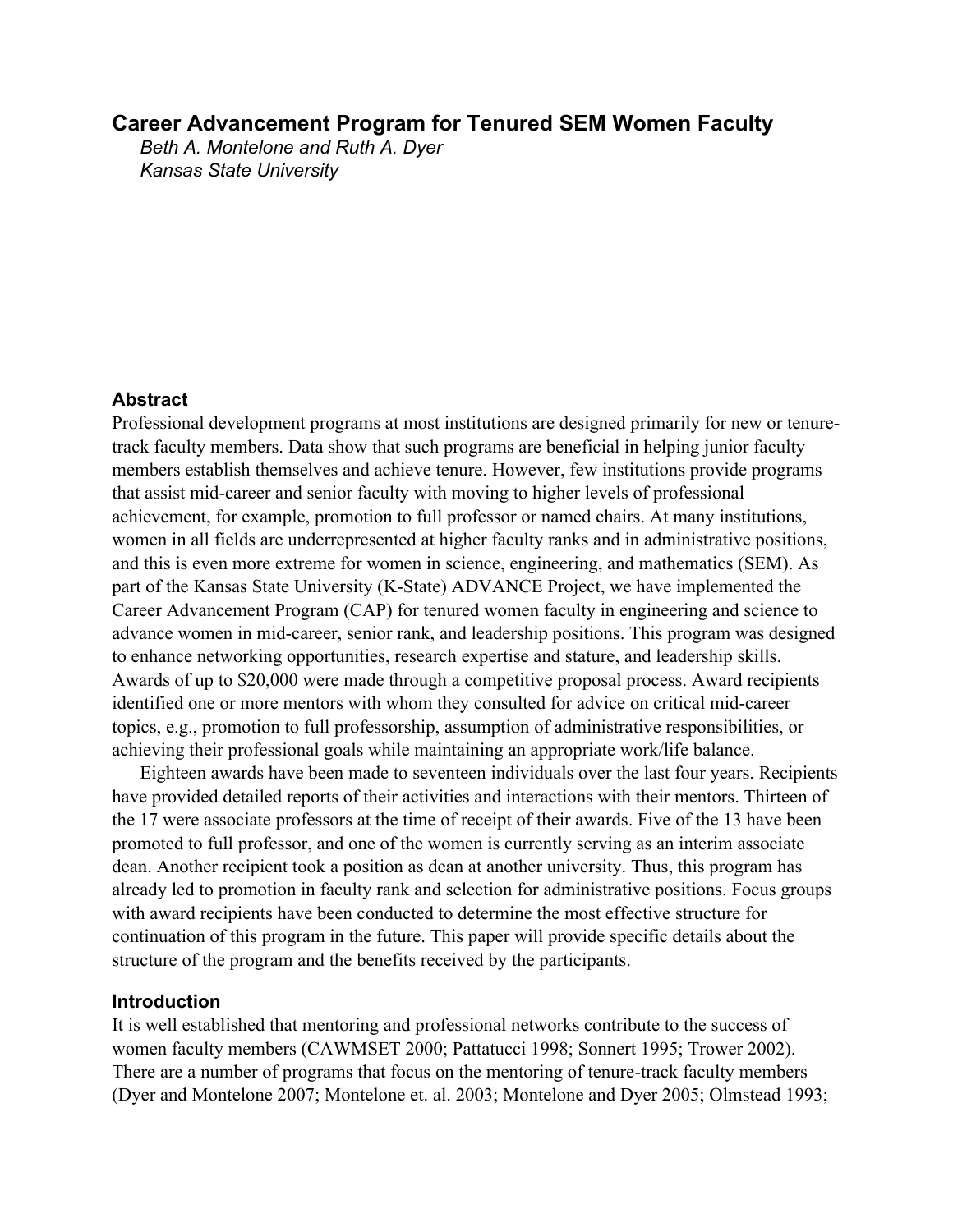Thomas 2005), but mentoring programs for tenured faculty members are less common. Geri Richmond, a professor of chemistry at the University of Oregon and one of the founding members of the Committee on the Advancement of Women Chemists (COACh), noted in an article in Chemical and Engineering News (Brennan 2000) that "For women who make it through the academic pipeline, the pressures and stresses of being a female in a male-dominated department continue. These include feelings of isolation, lack of mentoring, exclusion from informal networking, and heavier teaching loads." Brennan (2000) observed that "even women who have achieved senior status are not immune to similar stresses." Thus, there is recognition that mentoring is as valuable for tenured women faculty members as it is for those in tenure-track positions.

When the Kansas State University ADVANCE Project, funded by the National Science Foundation, was being developed, an initiative specifically focused on mentoring for tenured science, engineering and mathematics (SEM) women faculty members was included (Montelone and Dyer 2004). This initiative was designated as the Career Advancement Program (CAP). CAP was modeled after the successful K-State Mentoring Fellowships program for women and minorities in the sciences and engineering, which was established in 1994 with a grant from the Alfred E. Sloan Foundation and is now funded by the K-State Office of the Provost. The K-State Mentoring Fellowships are awarded on a competitive basis to tenure-track women and minority men, and this program has had a strong positive impact on extramural funding success and retention of participating faculty members at K-State (Montelone et al. 2003).

Another reason that the CAP initiative was included in the K-State ADVANCE Project was the hope that it would contribute to promotion of SEM women to full professor status. At the start of the project in 2003, there were twelve women full professors with full-time appointments (i.e. not administrators) in SEM departments, or 4.7% of full professors. In 2007, there were 17 SEM women full professors, constituting 6.9% of all full professors.

#### **Career Advancement Program**

The Career Advancement Program (CAP) provided support to tenured SEM women faculty members in mid-career senior rank, or administrative positions. This program was designed to enhance networking opportunities, research expertise and stature, and development of leadership skills. Women applicants could propose specific projects that included development of new areas of research, instruction, or service that had the potential to lead to additional professional advancement. In some cases, this included positioning themselves for promotion or selection for administrative roles. Each applicant identified at least one mentor who would provide advice and guidance on one or more aspects of the proposed project. The maximum award possible from this program was \$20,000 for each one-year project.

The following describes the program that has been developed at K-State and the results and outcomes identified from surveys and focus groups.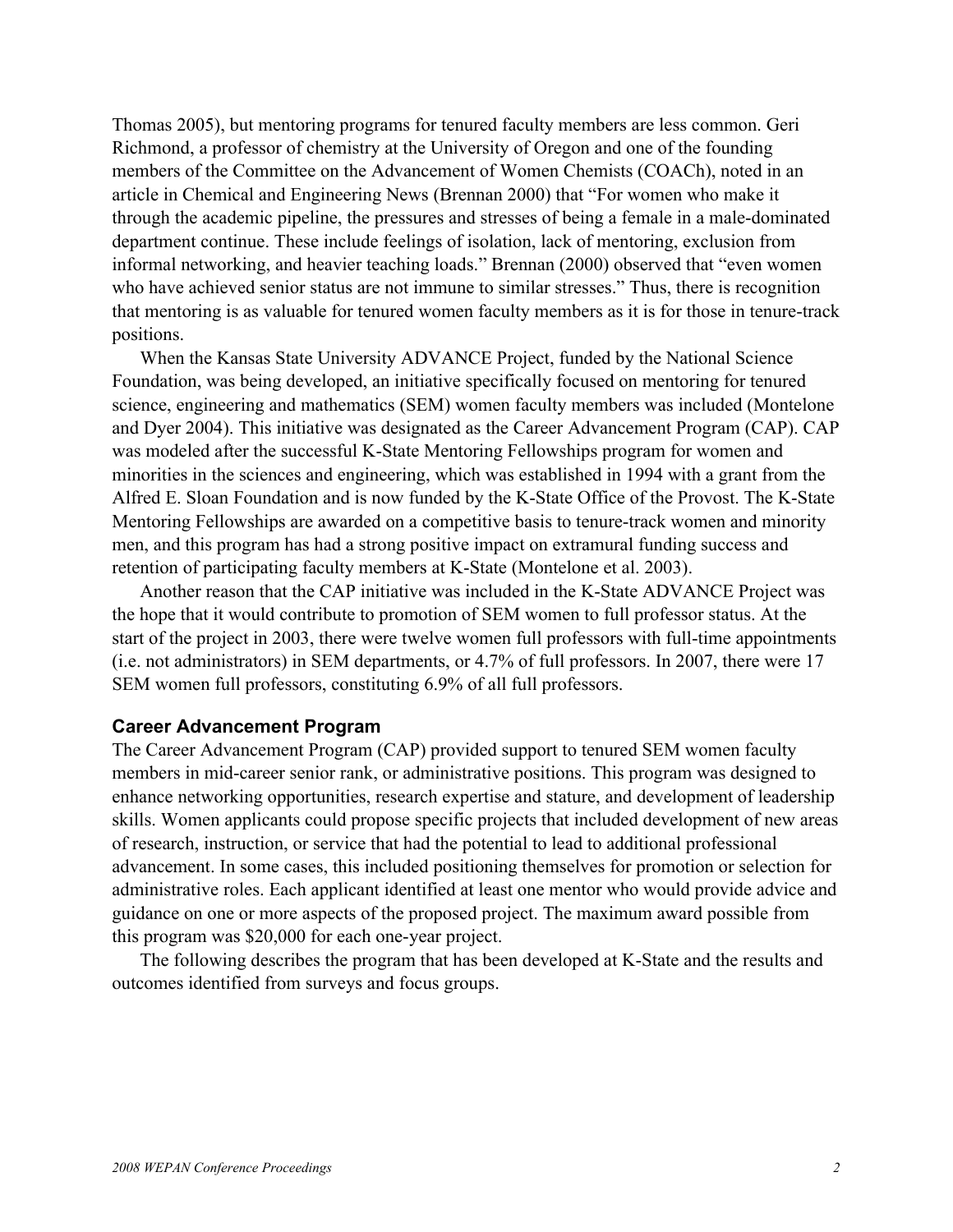# *Eligibility, Application Process, and Outcomes*

# *Eligibility*

Tenured women faculty members in SEM departments were eligible to apply. Women who held part-time or full-time administrative positions, but had tenure in SEM departments, also were eligible. During each of the first four years of CAP, there have been between 16 and 23 eligible women full professors and between 22 and 26 eligible women associate professors. These women were in 23 of our 27 SEM departments.

A call for proposals was distributed early each spring for projects that would begin during the next fiscal year. The call for proposals was sent to eligible women faculty members and SEM department heads and was posted on the K-State ADVANCE website (http://www.ksu.edu/advance).

### *Application and Review Process*

Each application included the name, title, departmental affiliation, rank, years in rank, and a twopage vitae of the woman applicant. The name, affiliation, and two-page vitae of each mentor also was provided, along with a detailed letter of commitment from the mentor. The body of the application was a two to three page description of the project that contained in non-technical language (1) the project goals, (2) the project's importance to the professional development of the applicant, and (3) a detailed description of the role of each mentor and the relationship between the applicant and each mentor. Applicants also were requested to provide information on previous research support over the last five years, professional development opportunities applied for and received, and a list of significant leadership positions held in the last five years. A detailed budget, including justification, was required.

The K-State ADVANCE Steering Committee reviewed the applications and requested additional information, if necessary. The review criteria included (1) merit of the scholarly or leadership activity to be supported by the award; (2) appropriateness and design of the applicant/mentor relationship; and (3) importance of the project and specific budget request to the professional advancement of the applicant. Applicants were notified of acceptance or denial approximately six weeks after the deadline for submission of proposals.

### *Reporting Requirement*

Recipients were required to provide detailed reports of their activities and interactions with their mentors at the conclusion of their projects. These reports were part of the basis of the evaluation of the project, as described in the section on Assessment.

### *Quantitative Outcomes*

In the first four years of CAP, there were a total of 27 applications. Eighteen awards were made to 17 individuals in 11 SEM departments. One award was jointly given to two individuals working collaboratively on a project. Two individuals received more than one award. The awardees consisted of two faculty members of Asian origin, one Hispanic, and the rest White.

Thirteen of the 17 awardees were associate professors at the time of receipt of their awards. Five of the 13 have subsequently been promoted to full professor, and one of the women is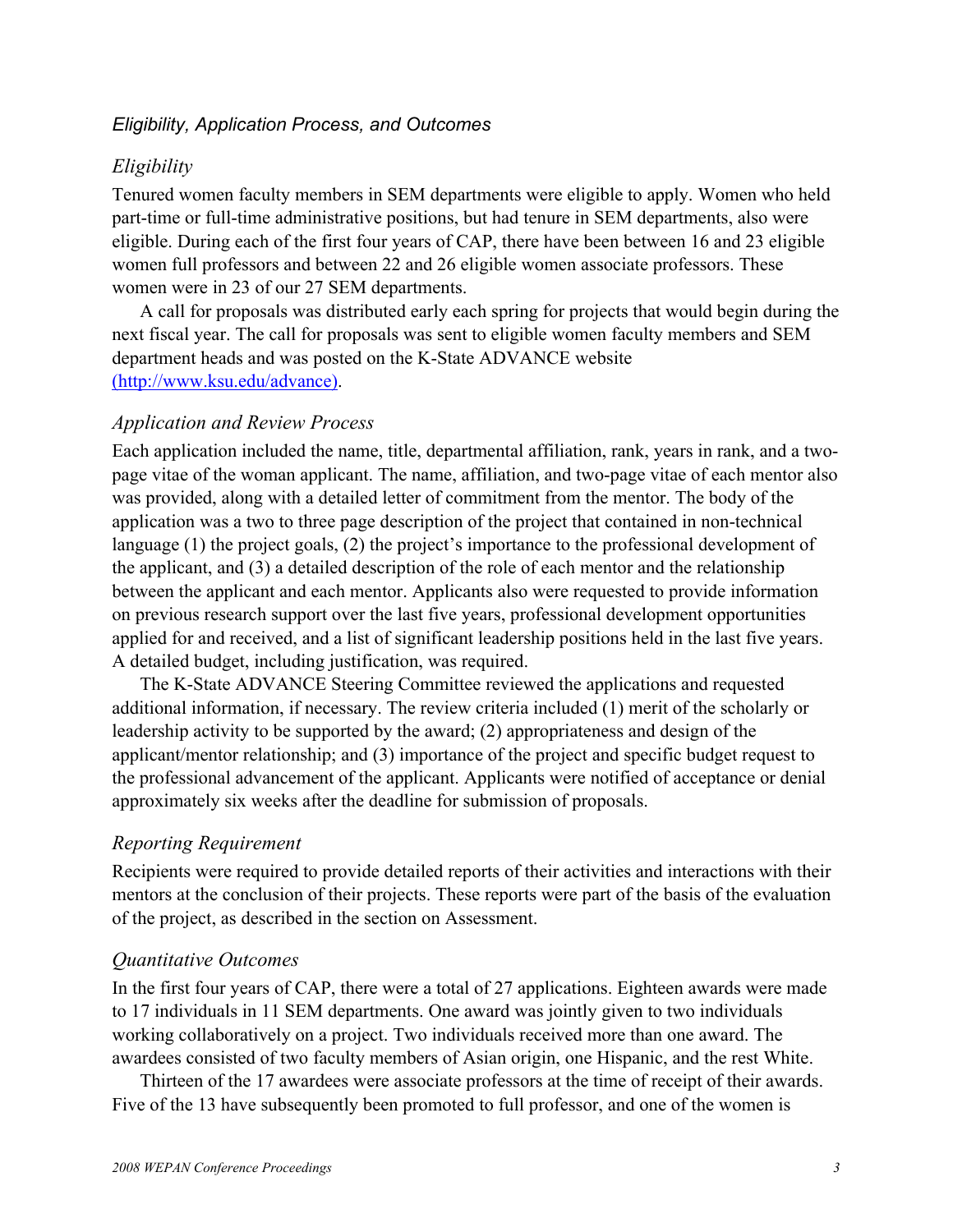currently serving as an interim associate dean. Another recipient was selected for an associate dean position at K-State and has recently been appointed as an associate vice president at K-State. Still a third recipient took a position as dean at another university. Thus, this program has already led to promotion in faculty rank and selection for administrative positions.

# **Assessment of the CAP Initiative**

The ADVANCE Project engaged the services of the Office of Educational Innovation and Evaluation (OEIE) to provide assessment of the CAP initiative. This included both a qualitative content analysis of collected awardees' reports and a focus group with awardees. These two studies were conducted independently.

### *Qualitative Content Analysis*

Of the 18 awards made, the qualitative content analysis was conducted on 10 reports, since eight of the projects were not yet completed at the time of the analysis.

Participants reported the following significant outcomes of their CAP sponsored activities:

- making significant and satisfactory progress on a collaborative project supported by the CAP award
- gaining increased visibility in the research community and ability to serve in leadership roles, especially as it relates to 'leading funding initiatives' and serving in various professional settings
- having the opportunity to assume a new leadership and/or administrative role without giving up research and/or laboratory and, "thereby sacrificing significant credibility'
- obtaining new knowledge and skills to utilize an important research tool (e.g., protocol)
- enriching and/or strengthening an existing research agenda or developing a new one
- expanding research networking that enhance collaborative and leadership opportunities
- having the opportunity and experience to work with a team that consists of faculty, graduate students, and residents
- achieving the rank of full professor
- making improvements in the departmental graduate curriculum

This set of activities by these ten awardees has led to the following additional outcomes. Eight awardees submitted grant proposals, with five reporting that their grants were funded. Five submitted journal articles and two individuals reported their articles were published during their year of funding. Seven made presentations at national meetings, two traveled to conduct research at other sites, three reported receiving new research knowledge and learning new skills, one expanded her professional service opportunities, and two received prestigious awards.

Reports also included information on activities that the recipients planned to pursue in the year following the completion of the CAP projects. The items are listed in the order of decreasing frequency by which they were mentioned, with the number of responses noted in parentheses.

• seeking extramural funding (mentioned in 9 of 10 reports)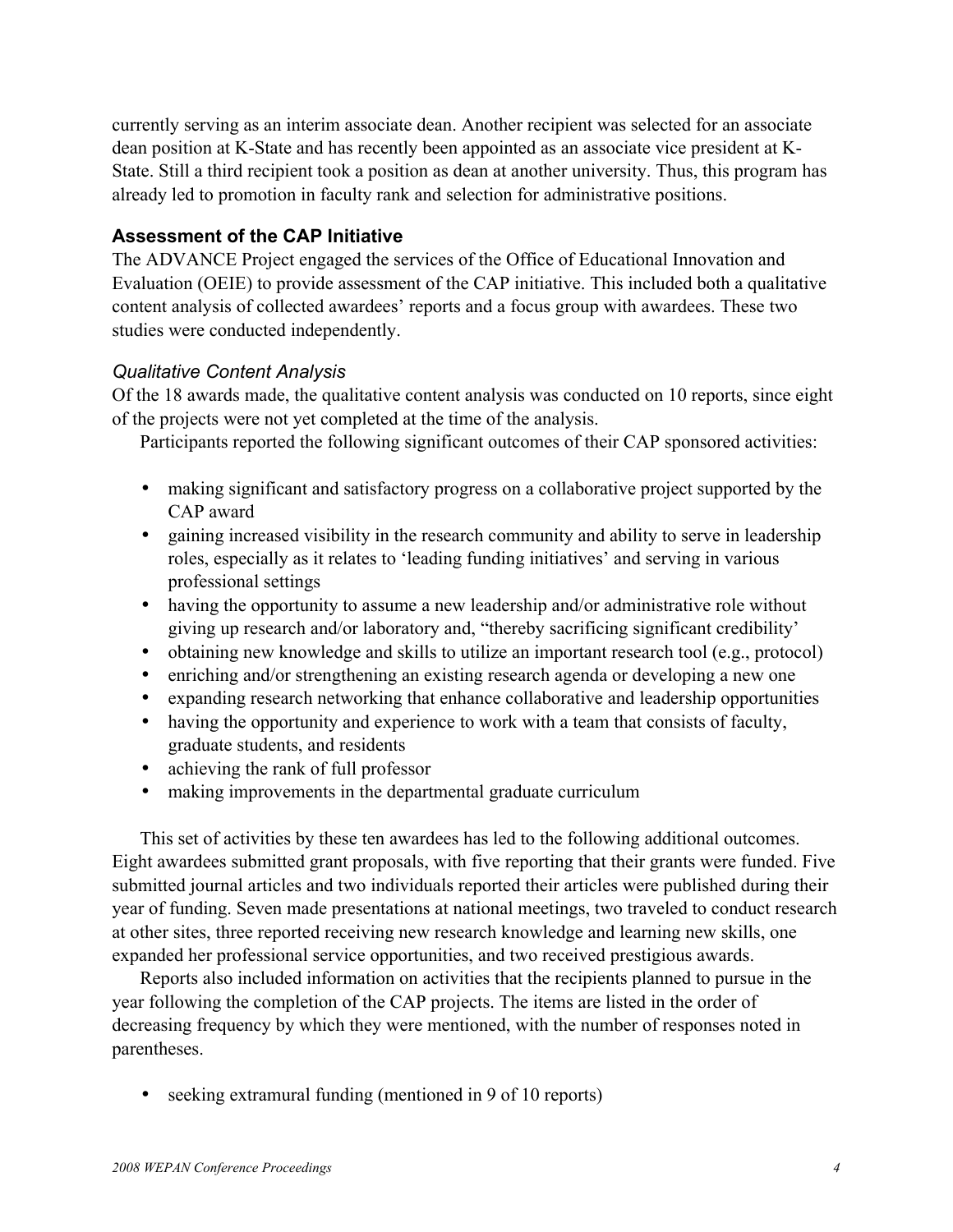- submitting manuscripts (i.e., refereed journal articles) (6)
- strengthening collaborative relations that were developed as a result of the CAP project activities (5)
- advancing a new skill gained as a result of the CAP project activities (4)
- utilizing a new research instrument (3)
- expanding activities that were initiated and supported by the CAP award (3)
- utilizing experiences to prepare for promotion to full professor (1)

Other benefits mentioned in the reports were the ability to use CAP funds to provide support for research assistants and graduate assistants or obtain release time for themselves. This provided the opportunity to spend quality time in other activities, such as preparing competitive grant applications, writing manuscripts, attending short-term courses/seminars, and expanding one's professional network by attending national and international conferences. These opportunities led to an increased visibility in the research community.

Further, close relationships with mentors during the course of the CAP project had a positive impact on faculty promotion to full professor, success with extramural funding, and scholarly writing and publications. Three faculty members attributed their promotion to full professor to the CAP award. In addition, faculty cited expanded research interactions and opportunities to develop mutually beneficial collaborative projects with faculty in other institutions, locally, nationally, and internationally, as being particularly useful.

## *Focus Groups*

A focus group was conducted to discover CAP awardees' overall perspectives of the CAP program and identify effective strategies that would support the continued development of tenured women in mid-career, senior rank, and leadership positions. The rationale of conducting a focus group, as opposed to utilizing other data collection activities, was to capitalize on the CAP awardees' shared experiences of participating in the program, explore the successes and challenges of the program, generate discussion to identify gaps in supporting tenured women, and articulate specific strategies to address these gaps.

Potential focus group participants included 16 of the 17 CAP awardees from the first four rounds of this competition. One of the awardees had already left K-State to assume a leadership position at another university. Twelve of the 16 invited CAP awardees attended the focus group.

The 12 attendees were provided a set of questions prior to the session. During the focus group, these questions were used to stimulate the discussion, but not to limit it. At the start of the focus group, the moderator described the agenda that would be followed (i.e., individual CAP project highlights, discussion of strengths and challenges, aspects of an ideal program and sustainability, and a short wrap-up session) and reiterated the goals of the CAP program.

Emails with questions similar to those used during the focus group were sent to the four CAP awardees who were unable to attend the focus group. Two email replies were received; these responses also were incorporated into the compiled results from the focus group.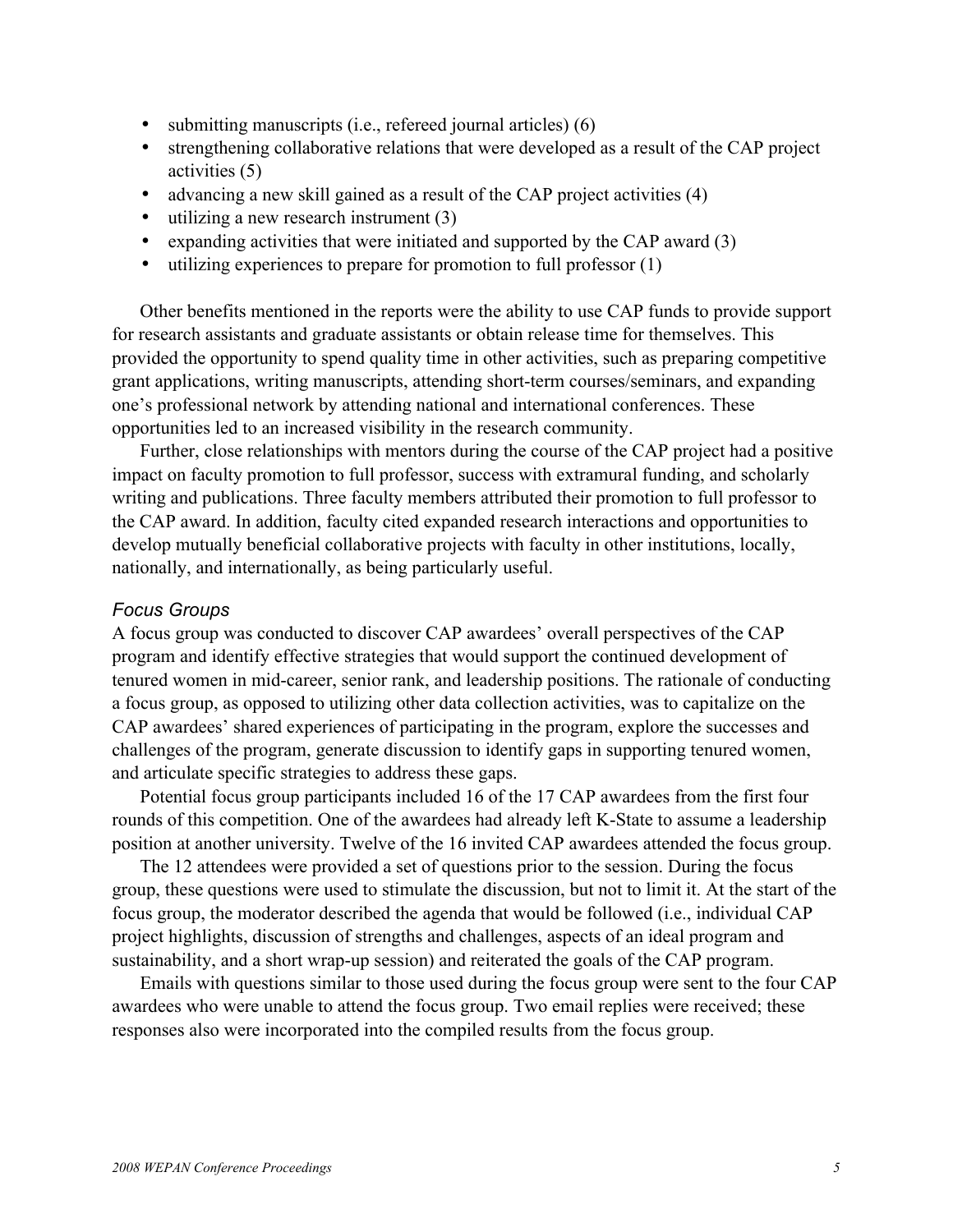# *CAP Project Highlights*

Focus group participants were asked to share the highlights of their CAP project, specifically how their project enhanced networking opportunities, research expertise and stature, and development of leadership skills.

Responses indicated the most frequently utilized aspects of projects from CAP funds were

- sustaining or bridging current research
- hiring of a staff person (e.g., technician, graduate student assistant)
- traveling for professional purposes
- using seed money to start research projects
- continuing their research while transitioning to an administrative position
- developing a new curriculum
- attending training programs
- bringing people to K-State
- covering summer salary
- developing collaborations

# *Strengths of CAP*

Focus group participants identified the following items as strengths of CAP: the flexibility in the use of the funds, availability of seed money for research projects, and the opportunity for networking and mentoring. Participants also commented on the ability to leverage funds, the opportunity to participate in leadership activities, the assistance CAP provided in balancing their personal and professional lives, and the formalized relationship with or commitment from mentors.

# *Challenges of CAP Project*

Focus group participants discussed the lack of flexibility in terms of the time frame of the award, specifically the predetermined beginning and ending dates of the award period. Concern was also expressed about the procedures for accounting and budgeting of the awards not being well established during the early stages of the CAP program.

Another point of discussion was related to the need for more recognition for the awardee and the mentor. Some focus group participants wanted the award to receive more publicity and more of a focus on the mentoring relationship. Others discussed the burden of educating colleagues on the purpose or intent of the award. Members of the focus group expressed concern with the way the request for proposals was delivered personally by a department head, which created the perception of the award as a "set aside" for female faculty. As one participant noted, in her department as the recipient of the CAP award, the perception was, "I got it because I'm a woman and I need it because I'm a woman." Some participants also mentioned the perception of discrimination ADVANCE and CAP awards created in their departments due to how the awards were publicized.

An additional challenge mentioned by one participant was the definition and the requirement of a mentor in the CAP RFP. She explained that in some professions independent work is encouraged and reliance on a mentor is considered a weakness. Enforcing the accountability of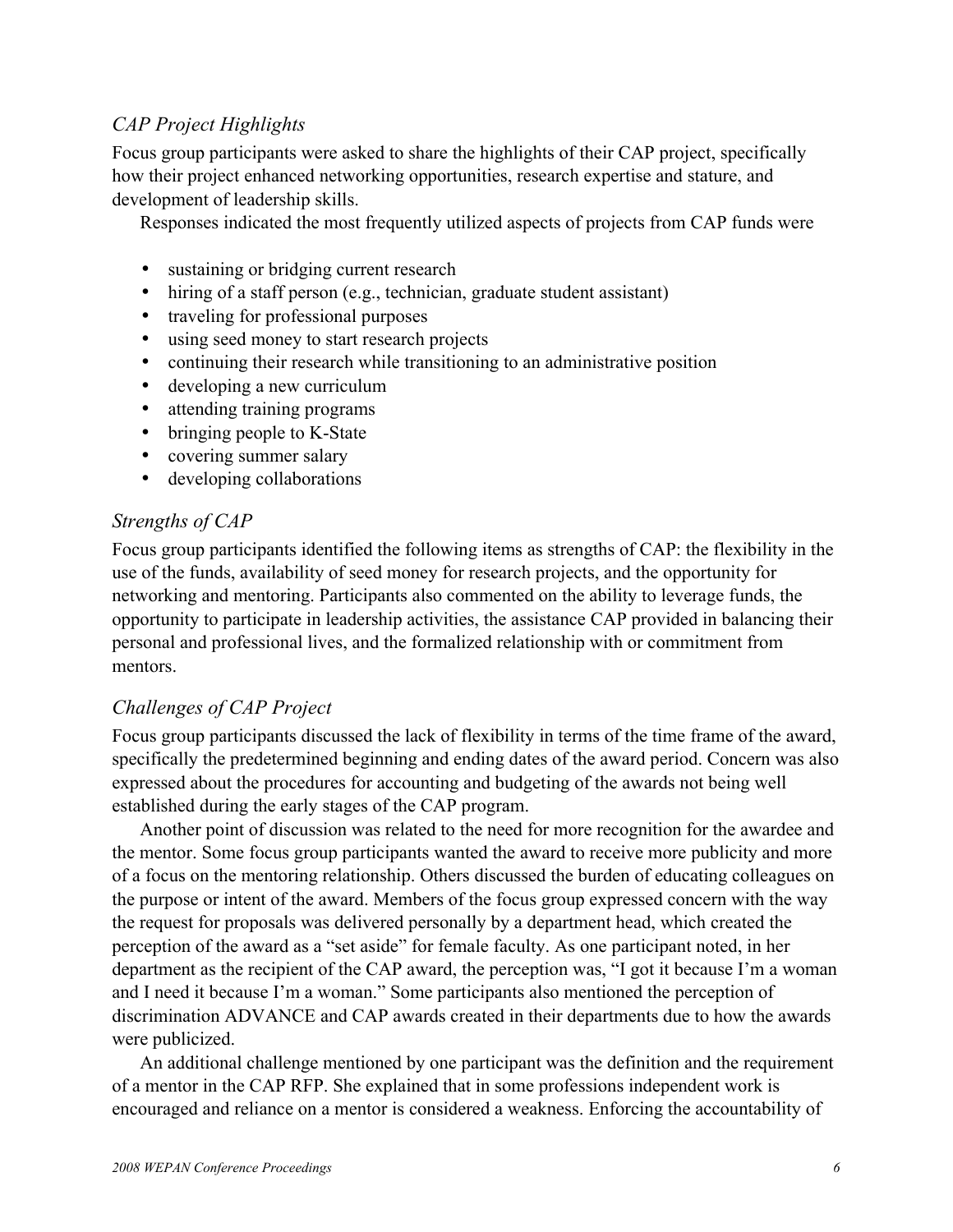the mentor had been a challenge for one CAP awardee, while another awardee questioned how beneficial interaction with a mentor was.

### *The Ideal Program*

The focus group was asked to provide their perspectives on what would constitute an "ideal program" with the goals of CAP (i.e., supporting tenured women, enhancing research, networking, and leadership skills) and how this ideal program would be sustained.

One of the themes that emerged from the discussion was that an ideal program would have extremely flexible guidelines in terms of utilization of funds, timing of the award period, and support for research staff. In addition to flexibility, several participants mentioned the importance of including various types of training, including formalized training in the acquisition of leadership, research, technical, and advocacy skills, and formal advice on how to share one's accomplishments. There also were suggestions that the program include a more formal process for recognition of recipients and that the number of awards per year be increased.

Responses during this session also indicated that focus group participants were interested in networking with other CAP awardees. One focus group participant suggested avenues of proactive communication (i.e., purposeful meetings), while another recommended a shared approach for mentoring, namely having previous awardees mentor new awardees (e.g., full-circle learning). Other aspects of the ideal program for tenured women should include implementing graduated funding levels, making mentoring optional, providing funds specifically for travel, maintaining a focus on faculty, and incorporating eligibility to reapply.

#### *Sustainability*

The final topic of discussion for the focus group participants was sustainability. Suggestions for sustainability included reinvestment into CAP of sponsored research overhead funds from grants subsequently received by CAP awardees, as a form of return on investment. An additional recommendation to ADVANCE posited by a focus group participant was to emphasize private fund raising to support the program. Focus group participants also discussed requesting that department chairs, college deans, and university administrators provide support for programs that focus on tenured women through internal reallocation. The need to institutionalize mentoring as part of the annual merit evaluation process was also emphasized.

### **Discussion**

The importance of providing formal mentoring to underrepresented groups such as women faculty members in science and engineering has been recognized (Etzkowitz et al. 2000; Gibbons 1992; Olmstead 1993; Sonnert 1995; Trower 2002). Many universities have created mentoring programs that focus on new or tenure-track faculty members (e.g., Henry et al. 1999; Montelone et al. 2003, Thomas 2005). The K-State ADVANCE Project identified the need to also provide mentoring for tenured women faculty members in science and engineering and developed the CAP initiative described in this paper.

Assessment of reports submitted by the CAP participants suggests that the CAP initiative has been successful in assisting tenured women with obtaining professional advancement. To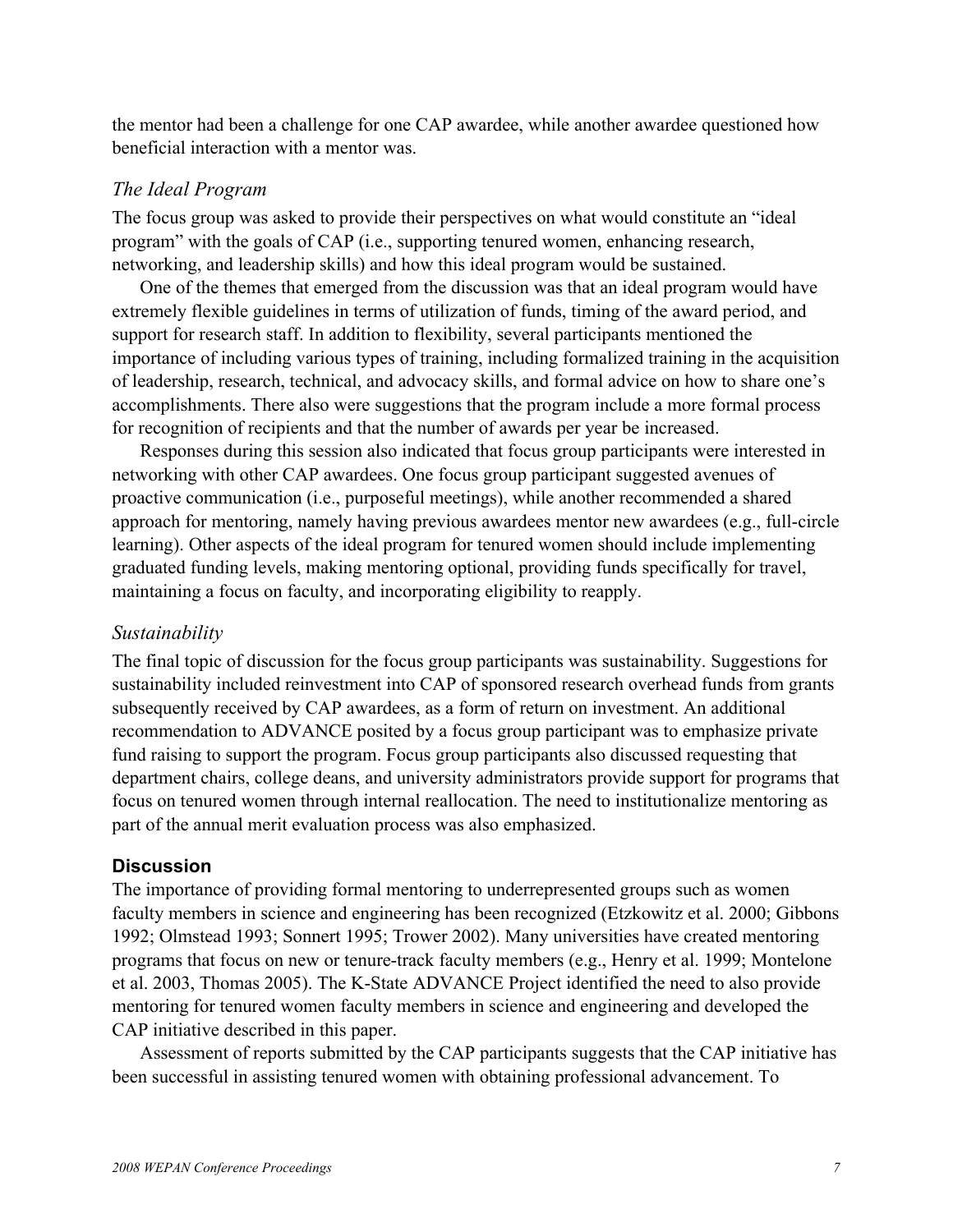understand the magnitude of the impact, we also have begun to examine outcomes for tenured women who did not participate in CAP during the first four years of the project.

In the first year the CAP competition was conducted there were 16 eligible women full professors. Five of these 16 have applied over the last four years and four have received awards. Of the other 11 eligible, two were full-time administrators, and two were in interim or part-time administrative roles. Though the guidelines of the program permitted pursuit of administrative opportunities with the assistance of a mentor, women already in administrative roles may not have considered this program relevant or applicable. Of the seven remaining eligible full professors, two were University Distinguished Professors, which is the highest designation given by the university, and two others had received the University Distinguished Graduate Faculty Award. These highly successful women may not have considered that the CAP award would be of benefit to them.

There also were 25 eligible women associate professors in the first year the CAP competition was conducted. Of these 25, eight have been promoted to full professor during the course of the project to date, and five of them had CAP funding. Three of the five have specifically identified that the CAP award was instrumental in their promotion to full professor. Of the other 17 not yet promoted, three have left the university, one is on leave, and one is inactive in research. Of the remaining 12, four have had CAP awards.

Since the first year of the competition, additional women have become eligible through promotion to associate professor, and overall there has been a total of 52 eligible SEM women over the course of the first four years of this program. Nineteen of the 52 have applied for these awards, and a total of 17 women have received awards sometime during the first four years. We will continue to monitor the impact the CAP awards have on the recipients. We recognize that this program will have differential effects on the participants, and as with any program, some of the participants will benefit more strongly than others. Likewise, for those who do not participate, some will achieve greater success than others. However, the results to date indicate that the CAP recipients have received substantial benefits from their participation.

### *Lessons Learned and Recommendations*

While the reports from the CAP awardees highlight the benefits of the program, additional nuances emerged from the conversation that was part of the focus group. The participants noted their desire to see an increase in the prominence and visibility of the CAP award and the ADVANCE program, however, there were some who expressed concern that CAP is seen as a set aside program only for women, and thus is perceived by some of their peers as less valuable than other university level awards. Thus, as the university seeks to institutionalize this program, these concerns will need to be addressed.

The current structure of the CAP award includes funding that can be applied to a variety of professional development activities that enhance aspects of the individual's teaching, research or service, and the identification of and working with one or more formal senior mentor. Some of the questions posed to the focus group were designed to elucidate the relative importance of these two components. Not surprisingly, all participants of the focus group identified the funding as a critical aspect of the program. Most awardees spoke about the positive benefits associated with collaborating with their mentors, and there were suggestions that mentors be more formally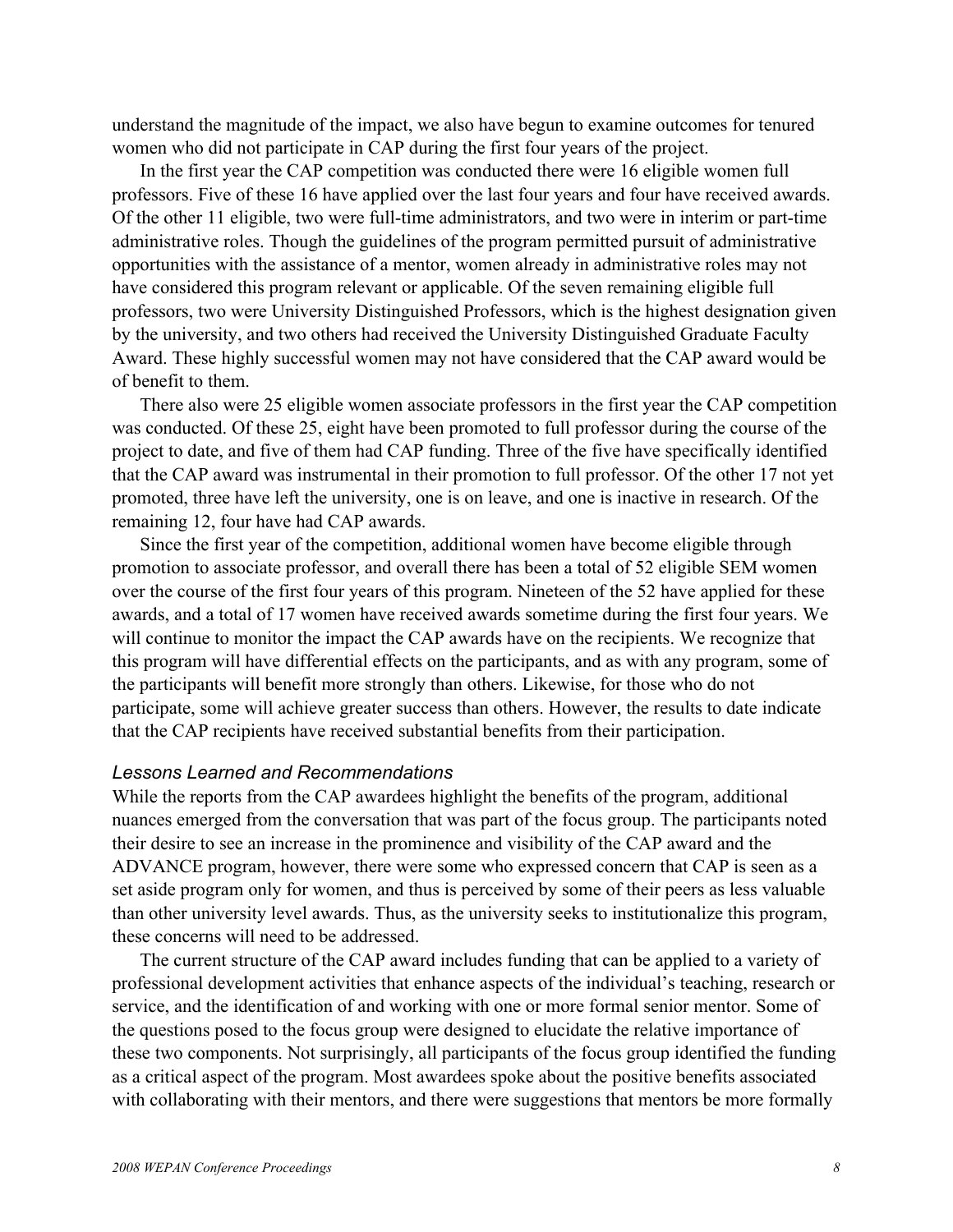recognized. However, there were a few participants who questioned the benefit of their individual mentoring relationship or the need for a mentor. It may be that a more flexible design that allows for a variety of mentoring models will meet the needs of most individuals.

In conclusion, the CAP initiative has been very successful in assisting the tenured women participants in advancing their careers. They have invigorated their teaching and research, found balance between research and administration, established new and beneficial professional relationships, achieved promotion and other formal recognition, been selected for administrative positions both within K-State and at other institutions, and increased their national and international visibility. This type of program can be readily implemented at most institutions and the costs are relatively modest compared to the benefits for the participants and the institution.

## **Acknowledgment**

This project is supported by the National Science Foundation under Cooperative Agreement number SBE-0244984. Any opinions, findings, and conclusions or recommendations expressed in this material are those of the author(s) and do not necessarily reflect the views of the National Science Foundation.

### **References**

- Dyer, R., and B. Montelone. 2007. An Institutional Approach to Establishing Professional Connections. In: *Transforming science and engineering: Advancing academic women* , ed. A. Stewart, J. Malley, and D. LaVaque-Manty, 48-61. Ann Arbor: The University of Michigan Press.
- Brennan, M. 2000. Mentoring tenured women chemists from the ACS meeting, *Chemical & Engineering News* 78(36), 46-47.
- Etzkowitz, H., C. Kemelgor, and B. Uzzi. 2000 *Athena Unbound: The Advancement of Women in Science and Technology*. Cambridge, UK: Cambridge University Press.
- Gibbons, A. 1992. Key issue: mentoring. *Science* 255: 1368.
- Henry, J. S., M. S. Stockdale, M. Hall, and W. Deniston. 1999. A formal mentoring program for junior female faculty: description and evaluation. In: *Initiatives on Mentoring: Readings from the Journal of NAWE*, ed. L. M. Gangone , 81-89. Washington, DC: NAWE: Advancing Women in Higher Education.
- Montelone, B. A., R. A. Dyer, and D. J. Takemoto. 2003. A mentoring program for female and minority faculty members in the sciences and engineering: effectiveness and status after nine years. *Journal of Women and Minorities in Science and Engineering,* 9(3-4), 259-271.
- Montelone, B. A., and R. A. Dyer. 2004. ADVANCE Institutional Transformation at Kansas State University. *Proceedings of the 2004 WEPAN National Conference*.
- Montelone, B. A. and R. A. Dyer. 2005. K-State ADVANCE Distinguished Lecture Series. *Proceedings of the 2005 WEPAN National Conference*.
- Olmstead, M. 1993. *Mentoring new faculty: Advice to department chairs*, CSWP Gazette, 13(1), 1. Accessed at http://faculty.washington.edu/olmstd/research/Mentoring.html
- Sonnert, G. 1995. *Who succeeds in science? The gender dimension*. New Brunswick, NJ: Rutgers University Press.